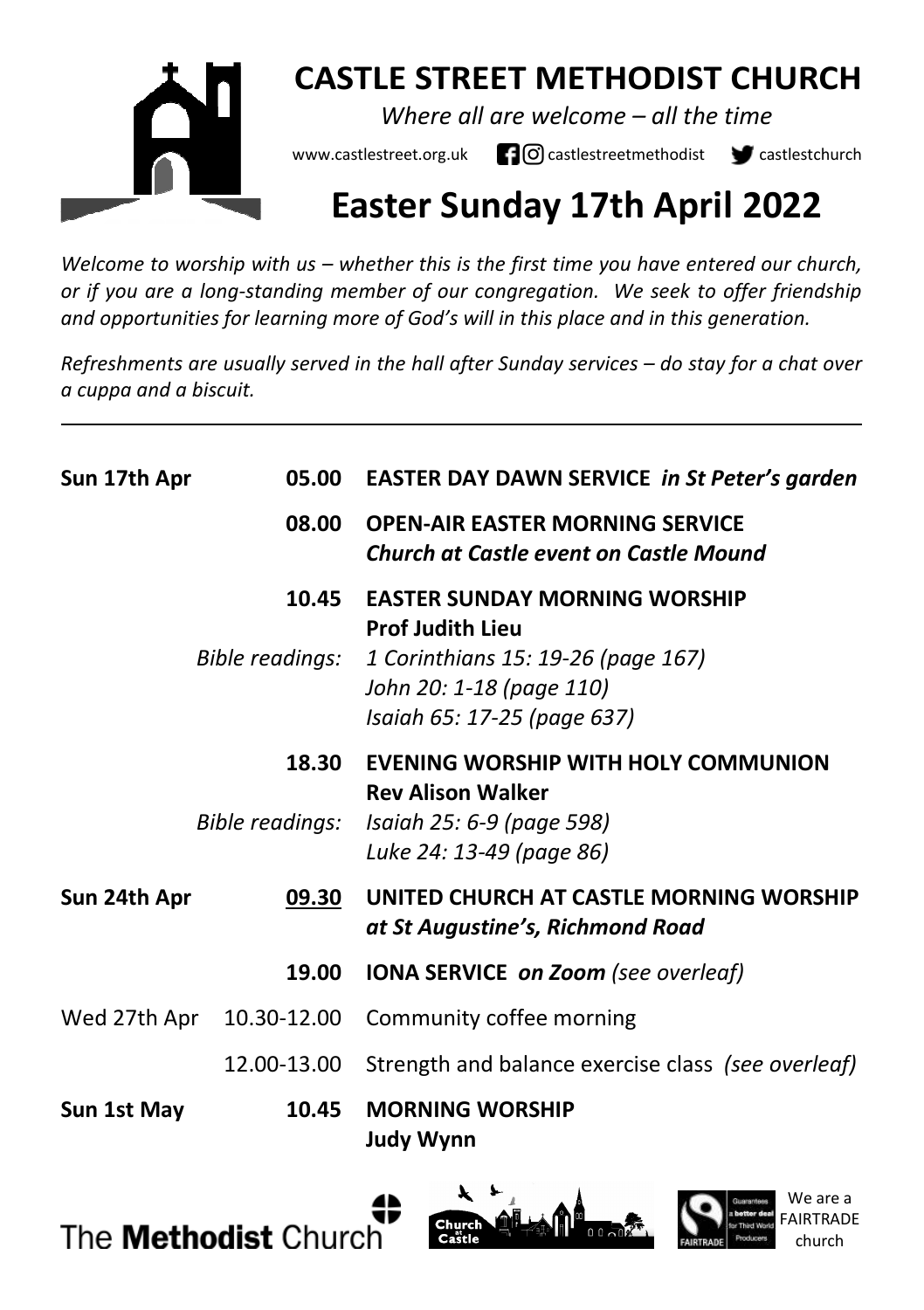### **Welcome to Castle Street Methodist Church!**

If you are worshipping with us for the first time, please make yourself known to one of the stewards and pick up a welcome leaflet. All people of this church are part of the ministry, led by the Revd Alison Walker who may be contacted electronically via the church website or by telephone on (01223) 872 862.

There is a **Prayer Request** book at the back of the church, which is used during services and at prayer meetings – but remember it is on display for anyone in the church to read, so please respect the privacy of those concerned and avoid including names and other personal details unless specifically requested.

#### **Next Sunday – 24th April**

As has been our usual custom for many years on the Sunday after Easter, next Sunday morning we shall join with the rest of "Church at Castle" for a united morning service. This will be at St Augustine's, Richmond Road, and will start at their usual time of 9.30am. The service is expected to include Holy Communion.

This month's Iona Service (normally held on the third Sunday of the month) will take place next Sunday evening, starting at 7pm and only on Zoom. Please contact Sheila Rozeik in the Parish Office (e-mail: office@churchatcastle.org) if you'd like the Zoom details.

It is likely that there will not be a Castle Street notice sheet next Sunday.

### **Wednesday activities are back!** *(well, will soon be back)*

After being suspended back in March 2020 when we went into the first lockdown, Castle Street's daytime activities on Wednesdays are to restart on 27th April (note: not this week).

 $~\sim\sim\sim\sim\sim\sim\sim\sim$ 

At midday for one hour, the weekly Strength and Balance Exercise Class for the over 55's will take place. The cost is £3 per person per session, which includes the fee for the qualified tutor. There's no need to book ahead: just turn up on the day; you'll be most welcome.

Preceding the exercise class, from 10.30am, will be the Community Coffee Morning. Do drop in for some refreshments and chat. All the proceeds will be given to deserving charities.

Please do come along and support these weekly events. If you'd like to know more, please ask Mike Sharpe.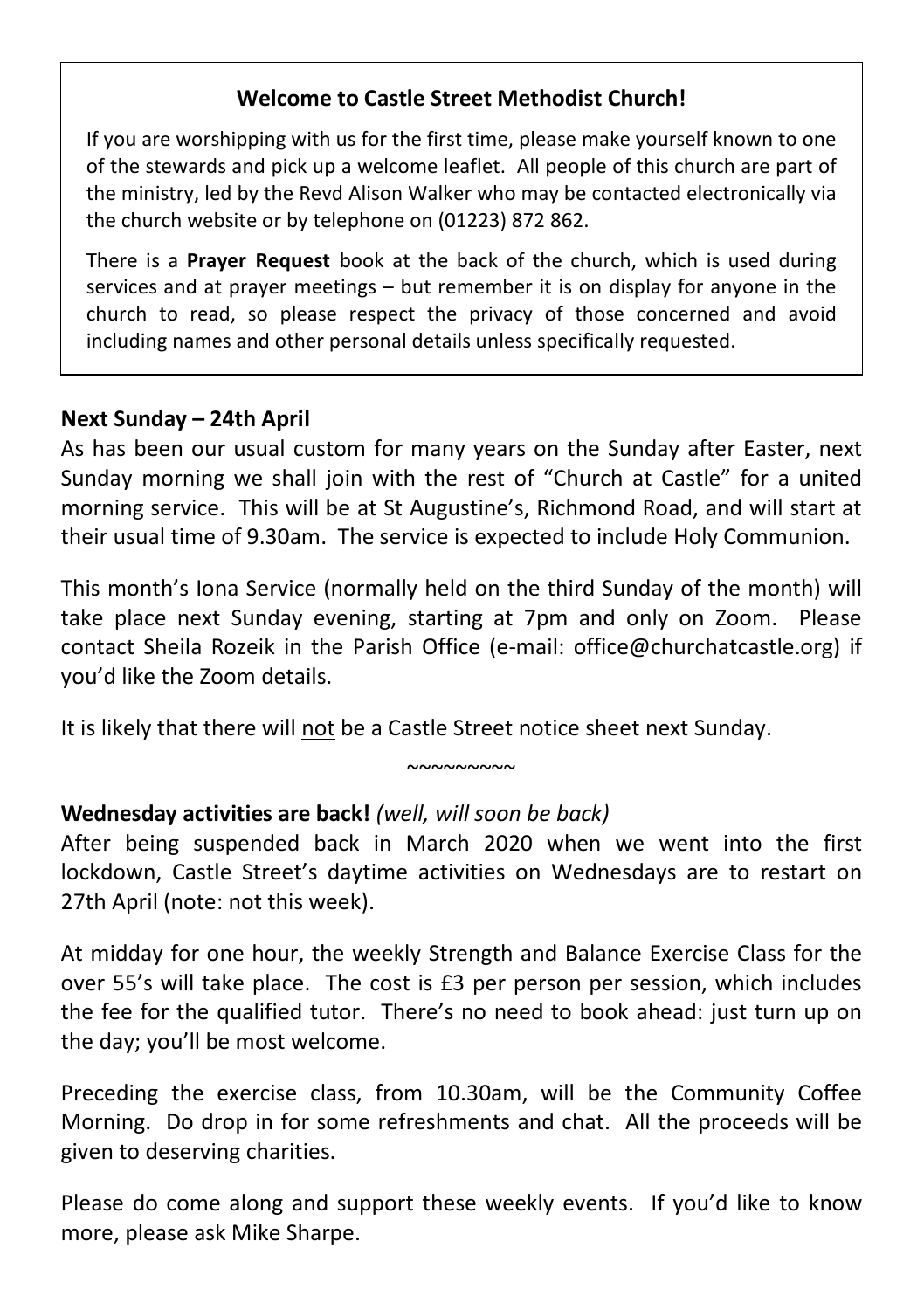### **Music for a Bank Holiday Monday – Robin Walker and Hazel Brooks**

On bank holiday Monday 2nd May, Robin Walker (harpsichord and organ) and Hazel Brooks (period and modern violins) will perform an hour of beautiful relaxing and entertaining music at All Saints' Church in Haslingfield.

The programme will include baroque music from Italy and Germany, and contrasting twenty-first century music from the USA and the jazzy fun of Margaretha de Jong, while Hazel will introduce the period instruments she is playing and Robin the harpsichord. You will also have the chance to see the instruments after the concert. The concert is suitable for the whole family, a great opportunity for young and old alike.

It starts at 3pm, and will be followed by refreshments. Entry is free, but there will be a retiring collection.

 $~\sim\sim\sim\sim\sim\sim\sim\sim$ 

# **Ordinands Testimony Service**

The East Anglia District Ordinands Testimony Service will take place at St Neots Methodist Church (10 Berkley Street, Eynesbury, St Neots, PE19 2NB) on the evening of Friday 20th May. The preacher will be Revd Dr Jo Cox-Darling, and there will be a testimony from Revd Sue Baker-Maher. The service starts at 7.30pm, and there will be refreshments from 6.30pm.

 $~\sim\sim\sim\sim\sim\sim\sim\sim$ 

#### **"Treasure or Tat?" at Acle Methodist Church, Saturday 7th May at 3pm**

... or "What to do with all that stuff in the vestry". An event organised by the Methodist Historical Society, Alison Butler (Liaison Officer for Historic Objects) will talk about how we decide what to keep and what to throw out when, for example, churches close. This will be fascinating, as well as extremely useful to many people, and is open to anyone to attend. It will be followed by afternoon tea – please book your tea place in advance (tel.: (01603) 423 535 or e-mail: ursula.franklin19@gmail.com).

 $~\sim$  $\sim$  $\sim$  $\sim$  $\sim$  $\sim$ 

### **Book Launch and Open Morning at Walsingham Methodist Church**

This is also taking place on Saturday 7th May, but in the morning, from 10am until noon. The venue is the oldest chapel building in East Anglia which is still in use, dating from 1794. At 10.30am Norma Virgoe (District Archivist) will talk about her new book, *A Little Light* – a history of Walsingham Methodism. The book will be on sale for £5 at both events this day.